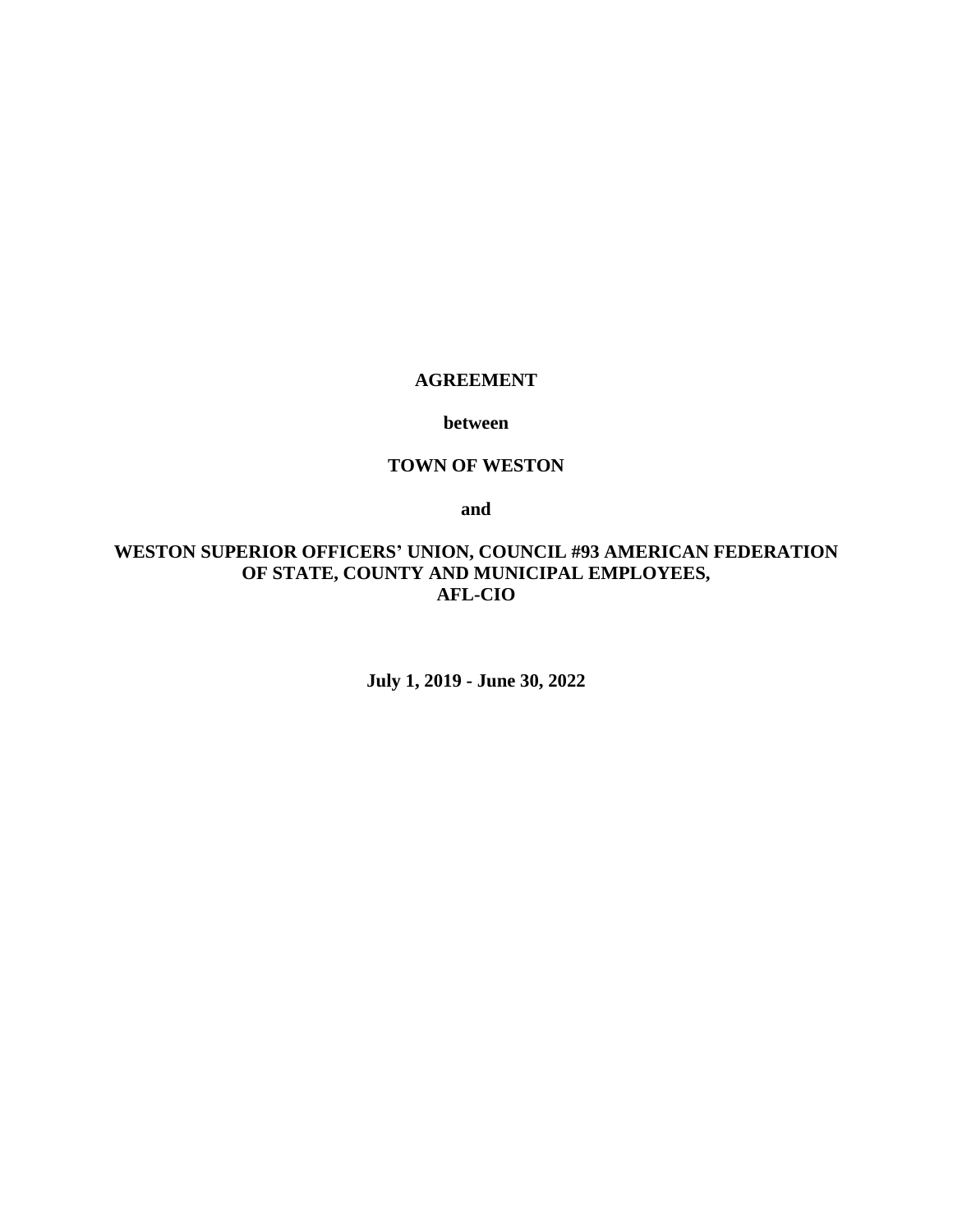# **TABLE OF CONTENTS**

# **Page**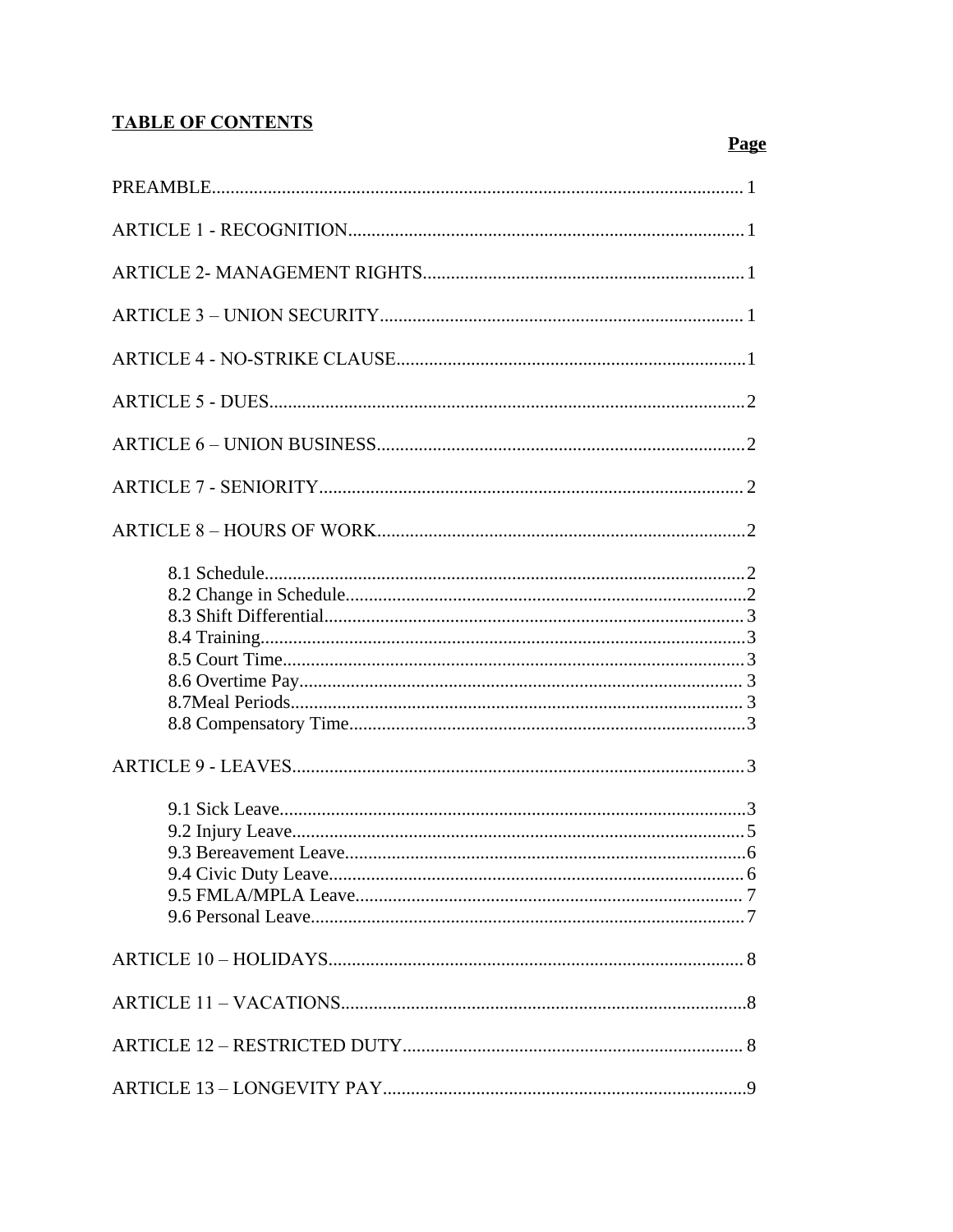| ARTICLE 20 - COMPENSATION FOR UNUSED SICK LEAVE 11        |
|-----------------------------------------------------------|
|                                                           |
|                                                           |
|                                                           |
| ARTICLE 24 - REINSTATEMENT OF OFFICERS AFTER RETIREMENT13 |
|                                                           |
|                                                           |
|                                                           |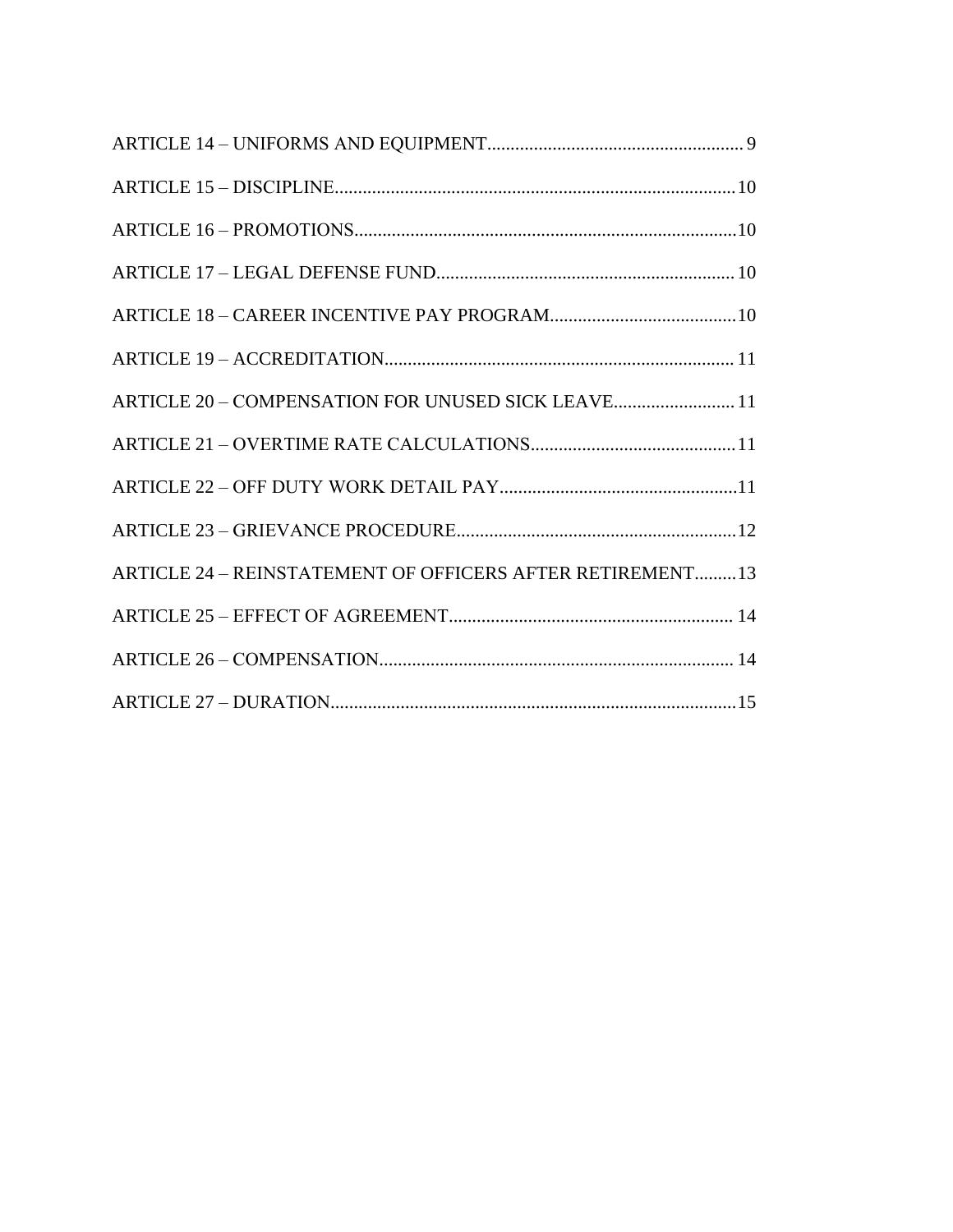#### **PREAMBLE**

This Agreement entered into by the Town of Weston and the Weston Superior Officers' Union, Council #93, American Federation of State, County and Municipal Employees, AFL-CIO, has as its purpose the promotion of harmonious relations between the Union and the Employer.

The Town of Weston herein will be referred to as the "Employer", or the "Town", and the Weston Police Superior Union, Council #93, American Federation of State, County and Municipal Employees, AFL-CIO, will be referred to as the "Union" or the "Employees".

#### **ARTICLE 1. RECOGNITION**

The Employer recognizes the Union as the sole and exclusive bargaining agent for the purpose of establishing salaries, wages, hours and conditions of employment for all full-time superior officers employed by the Town of Weston Police Department, who have attained the rank of Lieutenant and Captain, but excluding managerial and confidential employees, and all other Town Employees.

### **ARTICLE 2. MANAGEMENT RIGHTS**

Except as limited or constrained by the express and specific terms and conditions of this Agreement, the Town reserves and retains all the lawful and customary powers, prerogatives and discretions of sound municipal management.

These rights and prerogatives include, but are not limited to, the right to hire, promote, transfer, assign and retain employees; to reprimand employees; to suspend, demote, discharge or take other disciplinary action for just cause; to relieve employees from duty because of lack of work or other legitimate reasons; to determine the method, means and personnel by which operations are to be conducted; and to take whatever action may be necessary to carry out the work of the police department in emergency situations. The Selectmen may make suitable regulations governing the police department and the officers thereof. The Chief shall be in immediate control of all Town property used by the department, and of the police officers and all other employees of the police department, who shall obey his/her orders.

#### **ARTICLE 3. UNION SECURITY**

The Town agrees not to coerce, restrain or otherwise interfere with any employee in connection with the exercise of his/her rights of self-organization or his/her right to join or refrain from joining the Union.

The Town also agrees not to discriminate against any employee in order to encourage or discourage membership in the Union; not to discriminate against an employee because s/he has signed or filed an affidavit, petition or complaint or given any information or testimony in connection with the laws applicable to collective bargaining, under M.G. L. Ch. 150E.

The Town further agrees not to refuse to bargain collectively in good faith with the Union nor to refuse to discuss grievances with the Union.

#### **ARTICLE 4. NO STRIKE CLAUSE**

During the life of this Agreement, the Union agrees not to engage in, encourage or sanction any strike, work stoppage or work slowdown, or withhold any police services. Should any employees covered by the Agreement engage in any such strike, work slowdown or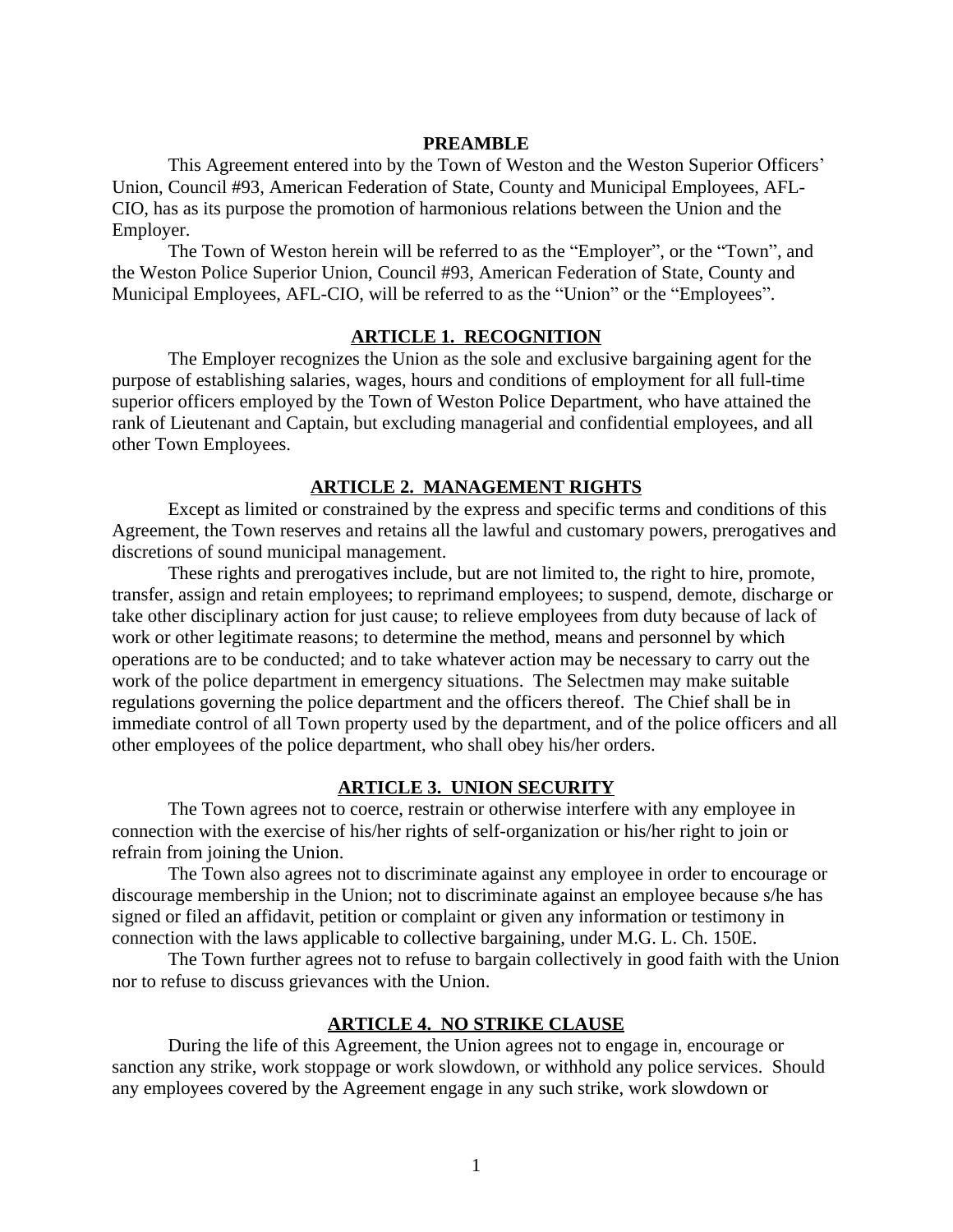stoppage, the Union shall immediately disavow such action and refuse to recognize such actions as legal and Union sanctioned. Any such work stoppage, slowdown or withholding of police services is unauthorized and shall constitute a violation of this Agreement.

#### **ARTICLE 5. DUES**

The Employer agrees to deduct the Union dues once per month from the pay of those employees who individually request, in writing, that such deductions be made. The employer shall require, as a condition of employment during the life of the collective bargaining agreement, that an employee who chooses not to be a member of the Union, make a payment of a service fee to the Union. Such service fee shall be computed and paid in accordance with the Rules and Regulations of the Department of Labor Relations.

#### **ARTICLE 6. UNION BUSINESS**

Union Business shall be conducted during non-working hours, to the extent possible. Exceptions may be made when deemed necessary and reasonable by the Chief of Police or the Employer. No more than one on-duty officer may participate in grievance, Arbitration, or Department of Labor Relations proceedings. Off-duty officers shall not be paid extra for attendance at grievance and arbitration or Department of Labor Relations Commission, but on duty personnel shall, subject to approval of the Chief of Police or his/her designee, be allowed a reasonable amount of time to participate in such matters if their attendance is deemed necessary.

Attendance at the Annual Union Convention and Seminars without loss of pay, not to exceed two working days in the aggregate, shall be subject to the approval of the Chief of Police.

### **ARTICLE 7. SENIORITY**

Seniority shall be defined as continuous years of full time service with the Weston Police Department as a sworn Police Officer. Seniority in rank for employees covered by this Agreement shall commence with the date of full time permanent, continuous service with the Department, or in the case of officers with the same date of such service with the date first appointed as an intermittent or reserve officer.

Seniority shall be used for determining wages, vacation time, longevity payments, overtime and details.

## Layoffs or Reductions in Force

In the event a layoff or reduction in force affects the Weston Police Superior Officers' Union, such reductions or layoffs shall be made in accordance with the provisions of Chapter 31 of the Massachusetts General Laws.

#### **ARTICLE 8. HOURS OF WORK**

**8.1. Schedule:** The work schedule for employees covered by this Agreement shall be a five day on and two day off schedule consisting of forty (40) hours with two (2) consecutive days off. Each work day shall consist of eight hours and each work week shall average forty hours.

**8.2. Changes in Schedule:** The employer will endeavor to give employees a fifteen (15) day notice of any change in work schedule. In no event shall an employee be permitted to work in excess of sixteen and one-half  $(16 \frac{1}{2})$  consecutive hours unless in an emergency, as determined by the Chief of Police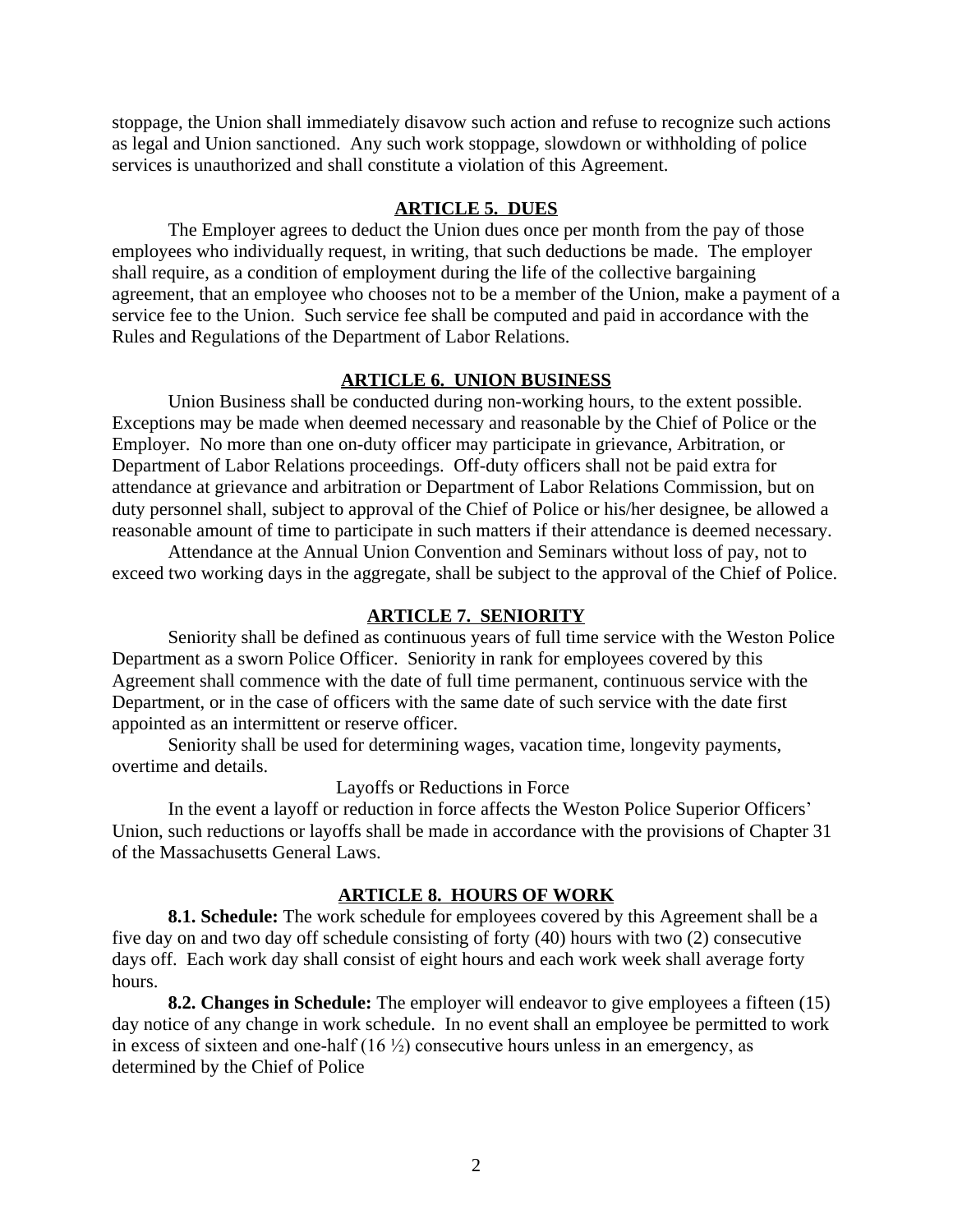**8.3 Shift Differential:** When scheduled by the Chief to work between the hours of 3:00 pm and 7:00 am Monday through Friday for their regularly scheduled 40 hours of work, employees will be paid a shift differential of two and one-half percent (2.5%) of base hourly pay for those hours worked within that period. This shift differential will not apply to overtime pay.

**8.4. Training:** If any employee is assigned to a full-time training program, including training required by law, s/he shall receive only his/her regular compensation, regardless of the number of hours necessary to complete such program.

**8.5. Court Time:** When the Chief of Police or his/her designee determines that an employee, at a time when s/he is not scheduled to be on duty, is required for an appearance in a criminal court or in a civil court in cases in which the employee is a defendant or is a witness for the Town when the Town is a defendant, and the Chief determines that the testimony relates to actions taken in the performance of the employee's duties, that employee shall receive a minimum of four (4) hours pay for such appearance. Employees shall be reimbursed at their time and one-half applicable overtime rate based upon the time actually spent in court and excluding travel time. No duties other than those necessitated by the Court appearance shall be required of an employee in court on overtime.

#### **8.6. Overtime Pay:**

**a. Holdover:** An employee held over past the end of his/her scheduled work shift shall be paid time and one half the applicable rate for the hours actually worked.

**b. Station Call Back:** Any employee covered by this Agreement who is called back to work after completing his/her scheduled shift and has left work shall be compensated for not less than four (4) hours pay at the employee's applicable time and one-half overtime rate.

**8.7. Meal Periods**: Each employee shall be entitled to one (1) meal break during any eight (8) hour shift, not to exceed one half hour and one coffee break not to exceed fifteen (15) minutes.

**8.8. Compensatory Time:** Inasmuch as the practice of accruing compensatory time can be advantageous to both the Town and the employee, the following shall apply:

If the employee and employer (Chief of Police or his/her designee) agree, compensatory time may be granted in lieu of overtime pay, subject to the following conditions:

**a.** One hour of overtime worked must equal one and one-half hours compensatory time.

**b.** Employees affected by this agreement shall be permitted to accumulate a maximum of eighty (80) work hours which translates into 120 compensatory hours.

**c.** Any member of the bargaining unit who reaches the maximum hours of compensatory time shall be paid time and one-half his/her applicable rate for overtime hours worked in excess of the maximum.

**d.** At retirement, discharge or termination, payment for compensatory time must be made to the employee and must be at the employee's regular, present rate, not overtime rate.

**e.** Employees shall be permitted to use compensatory time so long as it does not unduly disrupt the normal operation of the Police Department, as determined by the Chief or his/her designee.

### **ARTICLE 9. LEAVES**

### **9.1. Sick Leave:**

Each employee shall be entitled to sick leave with pay for genuine disabling illnesses or injuries, as follows: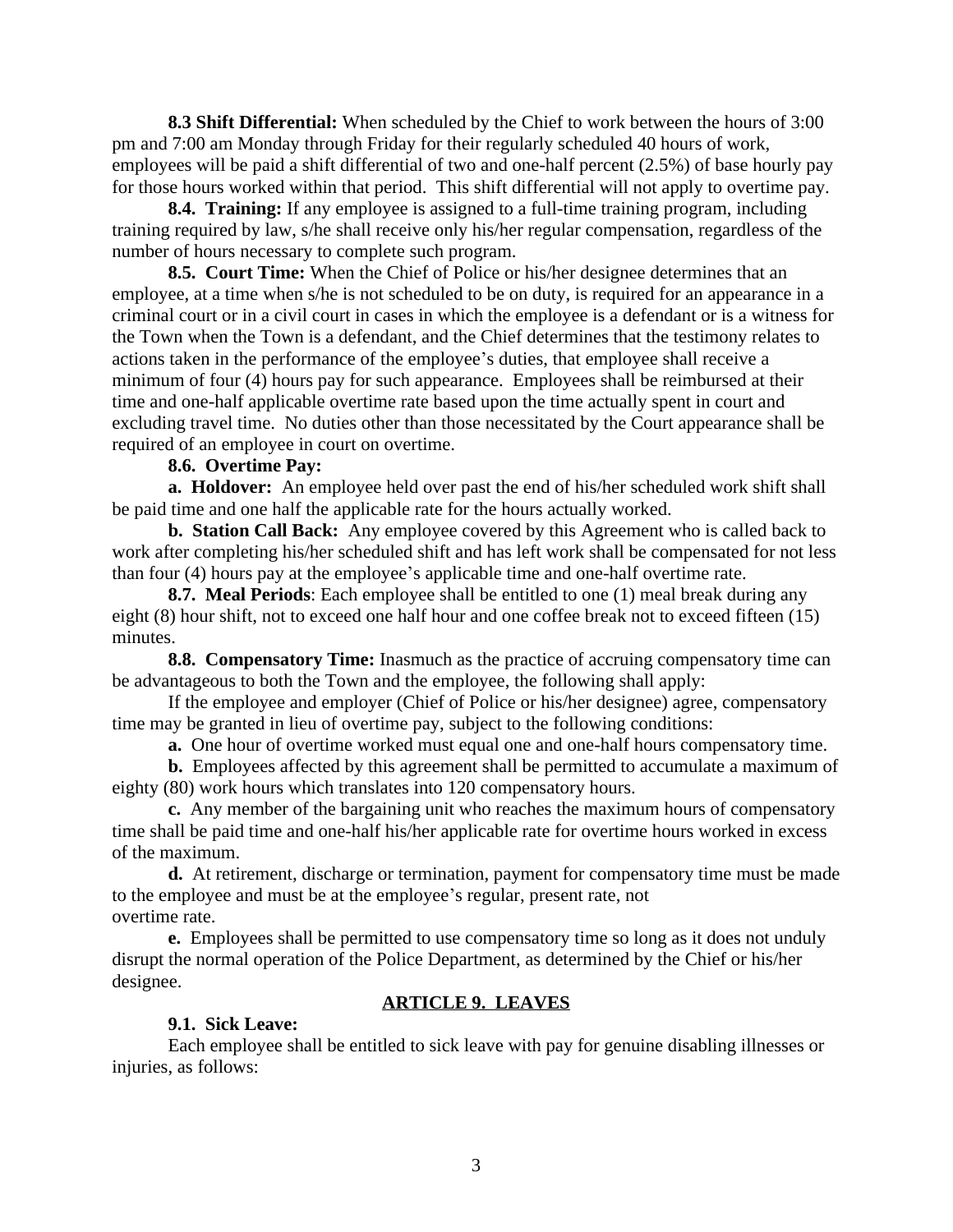**a. Eligibility and Accumulation:** All permanent full-time employees shall be entitled to sick leave on the basis of one and one-quarter (1.25) working days for each month of service for a total of fifteen (15) days per calendar year, until a maximum sick day credit of two hundred ten (210) is attained.

Credit for sick leave shall accrue to each eligible employee on the first day of the month following completion of the required service to the Town.

**b. Rules for Use of Sick Leave:** If an employee is unable to report to duty due to an illness or injury, s/he shall notify the Chief of Police or the Officer-in-Charge of his/her illness as soon as possible, unless s/he is unable to do so.

An employee may be required to submit written medical evidence of such incapacity for a period of absence of three or more days, as determined by the Chief of Police. Abuse of sick leave may be cause for discipline.

Up to three (3) sick days per year may be utilized to attend to sick family members in appropriate situations with reasons provided to the Chief of Police, or for keeping medical or dental appointments or other illness/injury preventive measures, with appropriate notice to the Chief of Police.

Accrued vacation leave or accumulated compensatory time may be used in lieu of sick leave when sick leave credits have been exhausted.

**c. Emergency Sick Leave Bank:** On July 1 of each year, commencing with July 1, 2017 one (1) sick day shall be deducted from the accrued total sick days of each full time Superior Officer and placed in an emergency sick leave bank (hereinafter referred to as the "Bank"). If an Officer has no accrued sick days as of July 1, then the first sick day accrued by the employee shall be placed in the Bank. Each Officer shall continue to donate one (1) sick day each July 1 until s/he has donated a total of five (5) days. The bank shall be administered by a committee of two (2) elected by the bargaining unit.

The sick days donated to the Bank shall not be counted towards determining the amount of sick leave an Officer may accrue to reach the maximum.

Any Officer who is out because of sickness or injury and has exhausted all of his/her sick leave and vacation time, and has been out of work for illness or injury for at least three (3) consecutive work days beyond the Officer's last paid work day will be eligible to draw up to twenty (20) sick days from the Bank to assist the Officer in an extended injury or illness.

Should an Officer need additional sick days, s/he may obtain up to an additional sixty (60) days in twenty (20) day increments from the Bank by a majority vote of the sick leave bank committee as defined above for each twenty (20) day increment, provided that at no time shall the total number of days in the Bank be drawn below twenty (20) days.

Prior to granting additional sick days beyond the original twenty (20) days, the Union shall require the Officer to submit adequate documentation from an appropriate physician justifying the need for additional sick days. If the Officer fails to submit adequate documentation from an appropriate physician justifying the need for additional sick days, the Officer shall not be eligible for additional sick days beyond the initial twenty (20) days.

Any employee who is granted sick time from the bank will be required to return the same number of days to the bank upon returning to work. The employee will return 6 days per year (1) every other month) until such time is paid.

The Union is responsible for reviewing and granting/denying emergency sick leave bank requests for its members. The Union shall indemnify and hold the Town harmless against any approval of sick leave bank time or denial thereof by the Union.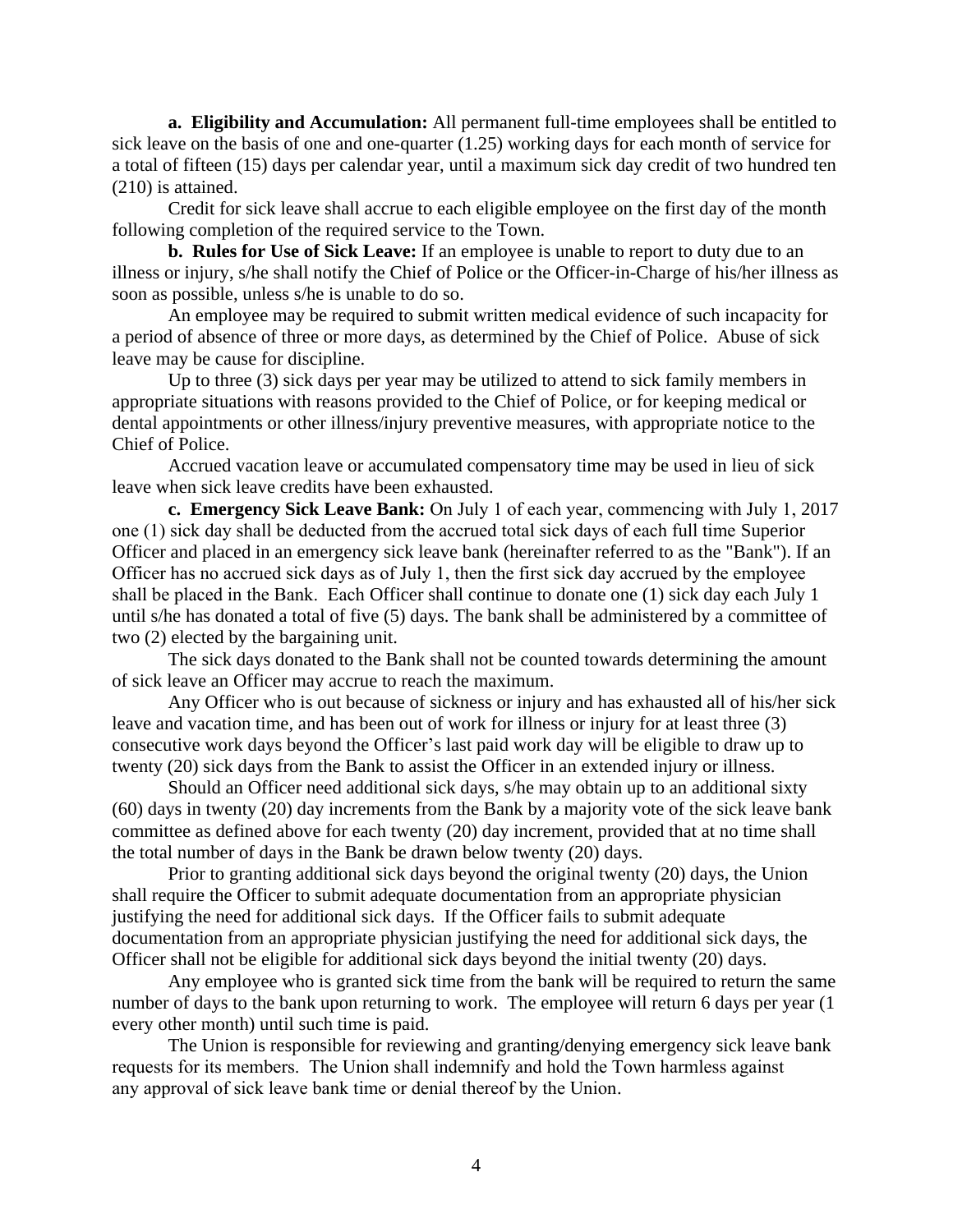#### **9.2. Injury Leave:**

**A.** Employees claiming paid injury leave under M.G.L. Chapter 41, Section 111F, or seeking indemnification under M.G.L. Chapter 41, Section 100 or related applicable sections, shall be required, as a condition of eligibility for such compensation or reimbursement, to do the following:

**1**. provide affirmative evidence of compliance with each required element set forth in such statutes;

**2.** notify the Chief of Police of any change in medical condition, including, but not limited to, hospitalization: and

**3.** provide and release in writing all relevant medical evidence and documentation pertinent to the diagnosis and treatment of the illness or injury for which compensation or reimbursement is claimed.

**4.** as a condition of continued eligibility for injured leave, an employee is expected to take all reasonable steps to hasten his/her return to active duty status, including:

**a.** avoiding unreasonable work or leisure physical activities (knowingly undertaken) which might, due to their physical demands, jeopardize or slow his/her recovery: and

**b.** adhering to all reasonably prescribed treatments and therapies.

**B.** An employee who is totally incapacitated for duty because of a physical injury sustained in the performance of duties shall be granted leave without loss of pay for the period of such incapacity provided that the proximate cause of such injury is not through the fault of the employee.

If it is determined that the injury is due to the fault of the employee, the employee shall be eligible to use accumulated sick leave during such disability.

Any absence from duty which is covered by this Section shall not be charged against the accrued sick leave of the employee. Any such injury leave shall be determined by the Town Manager on the basis of actual circumstances. A written medical report shall be provided to the Town in all cases when injury is claimed by an employee.

M.G.L.A., Chapter 41, Section 111F: Insofar as M.G.L.A., Chapter 41, Section 111F is not inconsistent with the provisions of this article, that statute shall continue to control the rights and liabilities of the Town, employees and third parties involving situations where an employee sustains an injury or injuries in the course of his/her employment. To the extent that this article is inconsistent with M.G.L.A. Chapter 41, Section 111F, the statute shall control, and disputes shall be resolved pursuant to the statute.

No employee who is unable to work a regularly scheduled shift because of an on the job injury, shall accrue any sick leave benefits or vacation time for the period of time the employee is unable to work.

Employees on full injury leave must remain at their home or place of treatment during the period of disability except as otherwise directed by a physician as necessary part of prescribed treatment of the ailment. The provision is not intended to prevent limited local travel if consistent with recuperation, or other travel away from home when undertaken with the prior knowledge and approval of the Chief of Police.

No travel except for that necessary to obtain treatment shall be permitted during injury leave for such leave period of less than four (4) calendar days.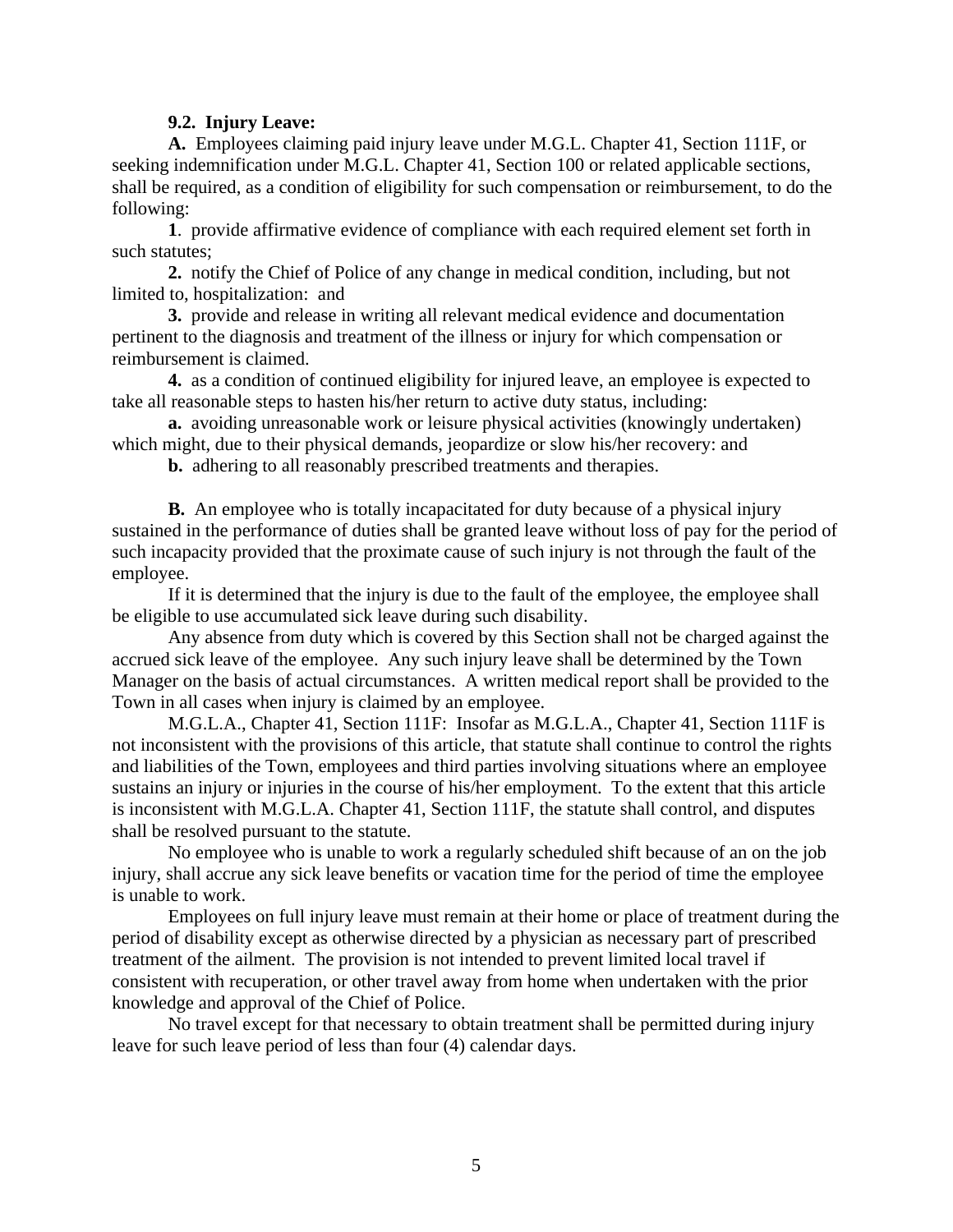#### **9.3. Bereavement Leave:**

All employees shall, if not otherwise on leave, be granted leave without loss of pay in the event of the death of the employee's family members as defined below. The intended purpose of bereavement leave is to attend the funeral or memorial service. If, however, the funeral or memorial service is scheduled for a period of time removed from the date of death, the employee may defer all or some of his/her leave until the time of service. Additional days may be granted but will be chargeable to vacation time.

Immediate family: spouse, mother, father, son and daughter.

Extended family: grandparent, grandchild, sister, brother, mother-in-law, father-in-law, sonin-law, daughter-in-law, sibling of your spouse or spouse of your sibling.

Eligible employees are entitled to bereavement leave without loss of straight time pay for normally scheduled work hours, as follows:

Employees are entitled to five (5) calendar days of bereavement leave, per occurrence, for a death in the employee's immediate family.

Such leave shall be taken on the day of the funeral/memorial services and four additional scheduled work days immediately before and/or after the day of the funeral service, unless an alternate period is approved by the Chief of Police/designee.

Employees are entitled to three (3) calendar days of bereavement leave, per occurrence, for a death in the employee's extended family.

Such leave shall be taken on the day of the funeral/memorial services and two additional scheduled work days immediately before and/or after the day of the funeral service, unless an alternate period is approved by the Chief of Police/designee.

Upon the recommendation of the Police Chief/designee, the Town Manager may grant bereavement leave of one (1) day to attend the funeral/memorial service of an individual with a unique, family-like relationship to the employee.

Additional bereavement days may be granted by the Department Manager or Town Manager but will be charged to the employee's accrued vacation leave.

The employee must notify his/her supervisor of the death and request bereavement leave and provide the supervisor with a copy of the death notice if required to do so.

The supervisor will approve the bereavement leave if satisfied with the legitimacy of the request, or deny the request if he/she does not receive satisfactory documentation.

### **9.4. Civic Duty Leave:**

**a.** Full-time and part-time employees will receive normal pay by the Town during the period required for jury duty. The employee will sign over any payment for jury duty paid to the employee by the Court, excluding travel allowance, and other jury duty related expenses such as parking. An employee summoned as a witness in Court on behalf of the Commonwealth or any town, city or county of the Commonwealth or on behalf of the Federal Government shall be granted civic duty leave with pay upon filing of the appropriate notice with the Police Chief except that this Article shall not apply to an employee who is also in the employ of another town, city or county of the Commonwealth or in the employ of the Federal Government or any private employer and who is summoned on a matter arising from that employment.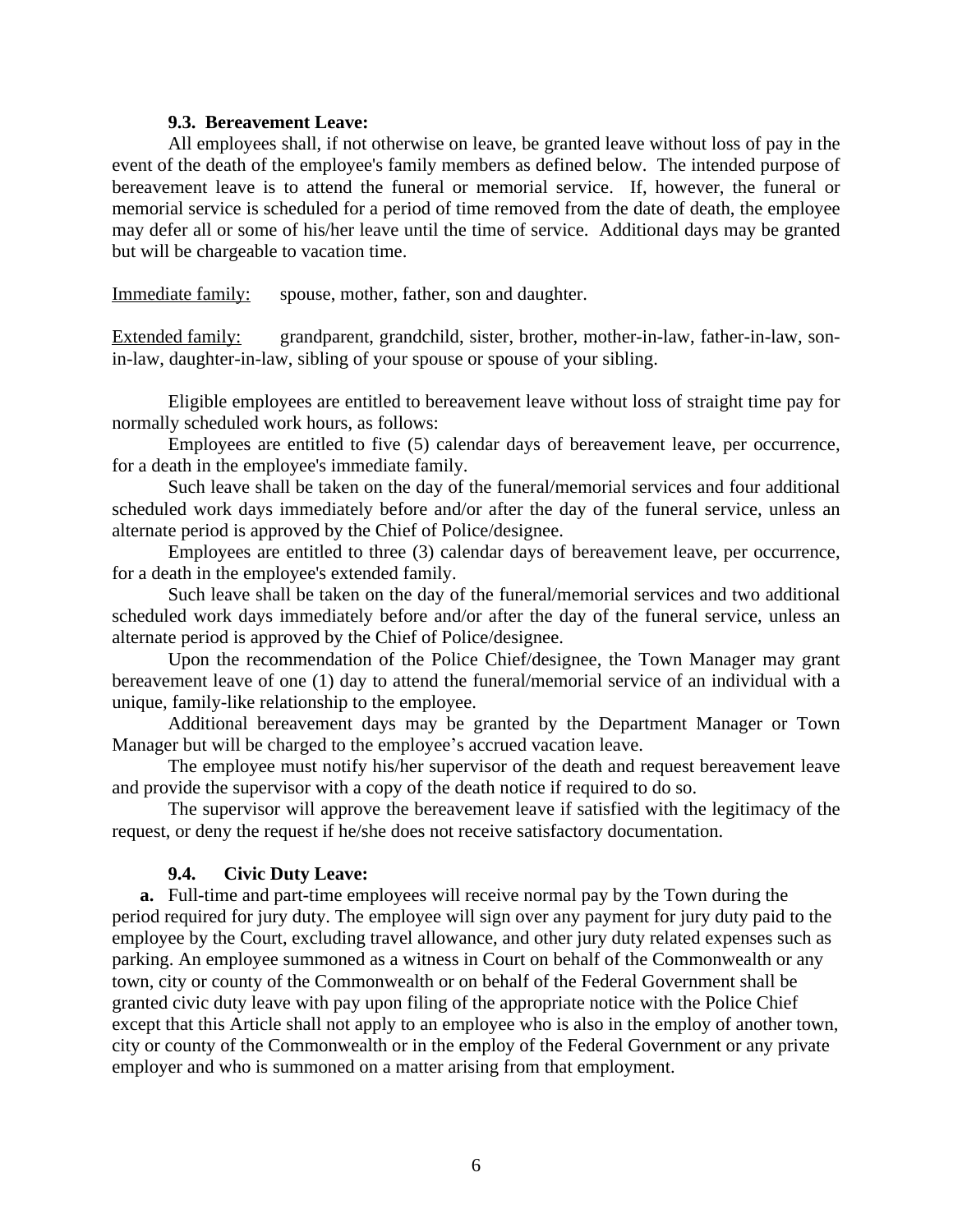**b.** Official summons to jury duty or witness appearances must be presented in advance to the Police Chief to receive authorized civic duty leave.

**c.** To qualify for payment hereunder, the employee must furnish Human Resources with complete and satisfactory evidence of the jury or witness fees received. As a condition to receiving payment from the Town hereunder, an employee on authorized civic duty leave who is discharged from Court service for the day or a major portion thereof during the regular work hours must report to work.

**d.** Absence due to authorized civic duty leave shall not affect an employee's eligibility for longevity, step increases or benefit eligibility.

**e.** Civic duty leave shall not be authorized for an employee who is involved in personal litigation.

### **9.5. FMLA/MPLA Leave:**

Notwithstanding anything in this agreement to the contrary, any unit member may exercise his/her rights to take Family and Medical Leave pursuant to the Family and Medical Leave Act of 1993 (FMLA) and the Massachusetts Parental Leave Act.

- a. The FMLA is a federal law that provides eligible employees up to 12 weeks of unpaid leave for 1.) the birth or placement of a new born child with the employee for adoption or foster care 2.) the serious health condition of an employee 3.) the serious health condition of an immediate family member or 4.) family military leave. Paid leave may be substituted for unpaid leave in accordance with the Town's FMLA policy. If an employee takes leave for FMLA reasons, the employee must provide proper documentation in accordance with Department of Labor Standards. In the event that an employee qualifies for Family and Medical Leave, the Town has the right to count sick, vacation, or compensatory leave as Family and Medical leave. However, employees may reserve up to five days of vacation leave, compensatory leave, or a combination of vacation and compensatory leave for use in that year and shall not be required to use this reserved time during a leave under the FMLA. Employees out on confirmed Injured on Duty leave (IOD) will receive IOD pay during leave under FMLA.
- b. The Massachusetts Parental Leave Act allows for eight (8) weeks of unpaid leave for the birth of a child or placement/adoption of a child under age 18, or under 23 if the child is mentally or physically disabled. Parental leave applies after the employee completes a three (3) month probationary period.

When FMLA and MPLA are taken for the same reasons specified in each law, the leaves shall run concurrently.

### **9.6. Personal Leave:**

All permanent, full-time employees may use up to three (3) sick leave days per fiscal year for personal use. If the days are not used as personal days, then they will revert back to sick leave days.

Personal leave is for an employee's approved use for the purpose of attending to personal business which unavoidably conflicts with the employee's work schedule. Personal days are meant to provide some flexibility in the employee's balance of work, home life and personal matters, and they are not to be used for the purpose of extending or increasing vacation time. Personal days must be pre-approved by the Chief or his/her designee.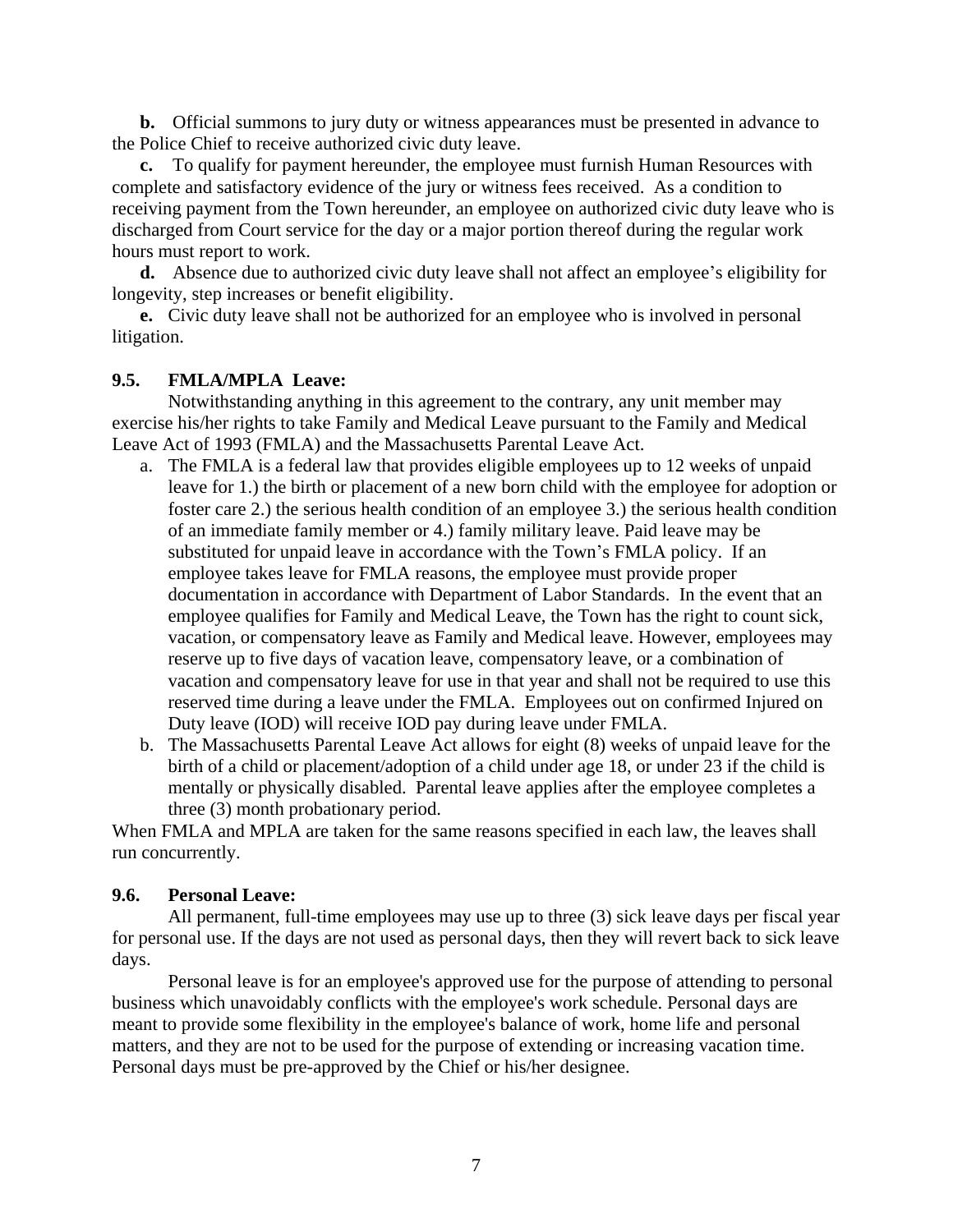### **ARTICLE 10. HOLIDAYS**

The following days, or the days on which they are celebrated, shall be recognized as holidays off with pay for employees covered by this Agreement: New Year's Day, Martin Luther King's Birthday, President's Day, Patriot's Day, Memorial Day, Independence Day, Labor Day, Columbus Day, Veteran's Day, Thanksgiving Day, and Christmas Day. If a holiday occurs on a day which an employee is not regularly scheduled to work, then the employee will be awarded the day off with pay on the date the Town officially recognizes the holiday.

### **ARTICLE 11. VACATIONS**

Employees earn vacation with pay based upon their length of continuous full-time service with the Town as follows:

| 10 or more years but less than 20 years | 4 weeks            |
|-----------------------------------------|--------------------|
| 20 or more years but less than 26 years | 5 weeks            |
| 26 or more years but less than 27 years | 5 weeks and 1 day  |
| 27 or more years but less than 28 years | 5 weeks and 2 days |
| 28 or more years                        | 5 weeks and 3 days |
|                                         |                    |

The date of original employment as a permanent employee shall govern the length of service and amount of vacation time earned.

**1.** Vacations may be taken in seven day units, or may be taken as single day units, subject to the approval of the Chief of Police.

**2.** Single day vacations, **or portions thereof**, may be taken with 72 hours notice, provided there is no additional overtime cost to the Town, subject to the approval of the Chief of Police. At the request of an employee for the purpose of assuming an off-duty work detail assignment the requirement of 72 hours notice may be waived at the discretion of the Chief of Police which waiver will not be unreasonably denied.

**3.** In time of emergency, the Chief of Police retains the right not to grant time off, or to cancel previously granted time off. In such cases, the employee may be paid for his/her vacation time in lieu of the time off, or may reschedule the vacation time.

**4.** Vacation pay shall be computed as one (1) week's pay for each week of vacation time earned. Should a holiday occur during an employee's scheduled vacation period, s/he shall be entitled to an additional one-fifth (1/5) of his/her regular week's pay.

**5.** An employee may carry over no more than one-half his/her annual accrual of vacation into the next year. Any vacation not used within one year of its accrual or carry over will be forfeited. An officer who is not able to use his/her vacation time due to sickness or injury may be permitted to carry over all his/her unused vacation time.

#### **ARTICLE 12. RESTRICTED DUTY**

In the discretion of the Police Chief, an employee may be ordered to work restricted duties while s/he is temporarily unable to perform all of the essential functions of his/her position, with or without reasonable accommodation, due to injury or illness. The Chief will have sole discretion determining which duties will be performed when an employee is on restricted duty status. Restricted duty may be assigned for up to 30 days. Upon conclusion of the 30 days, the Chief may assign restricted duty for another 30 day interval with the concurrence of the Town Manager.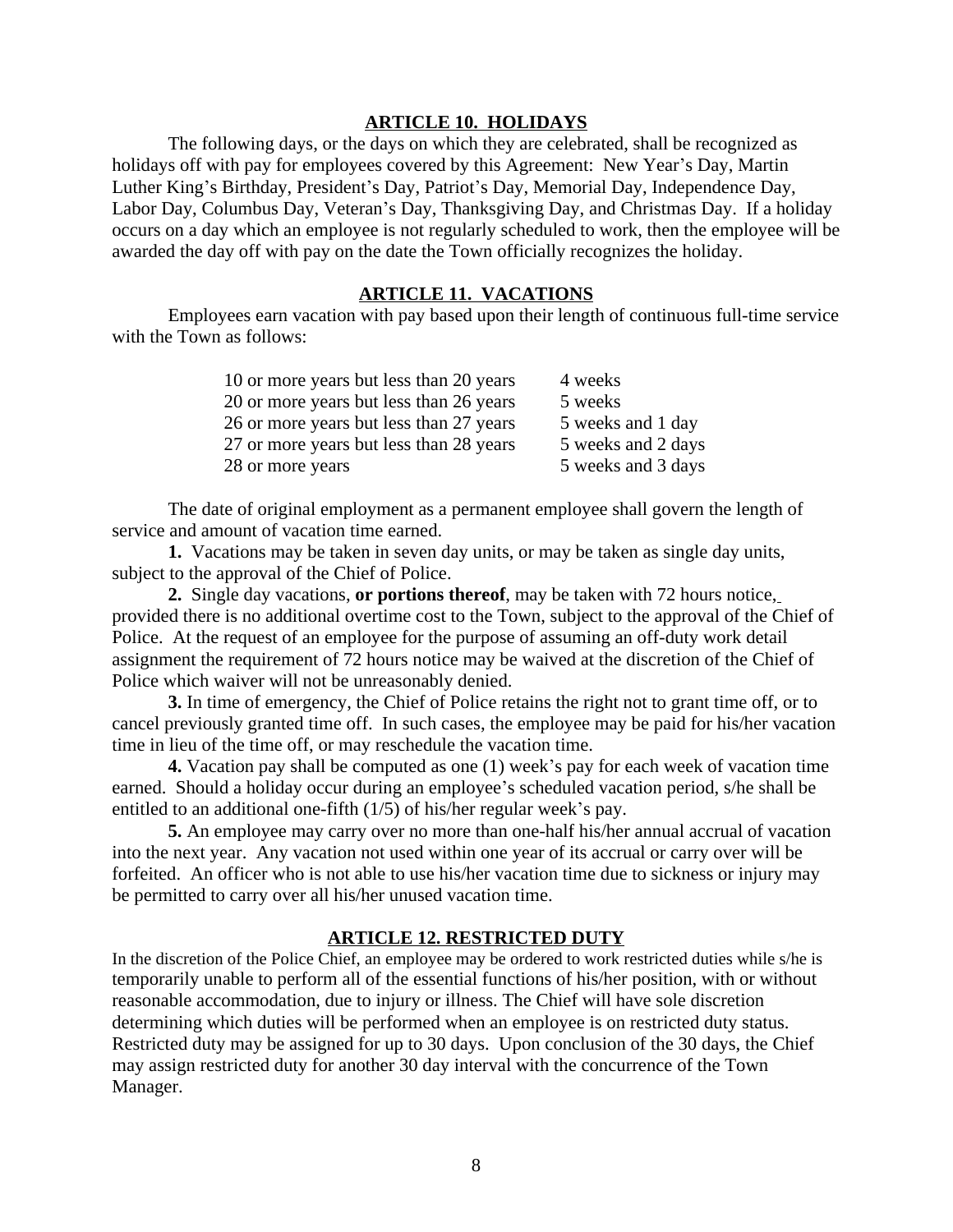During a period of restricted duty, the employee shall provide the Chief with written updates from the employee's doctor regarding abilities and/or restrictions. At any time, the Chief can order an employee serving restricted duty to be examined by an Independent Medical Examiner of the Town's choice and at the Town's expense to determine whether the employee can or cannot perform the essential functions of the job at the time of the exam or in the foreseeable future.

The Chief has the right to terminate a restricted duty assignment at any time and at his/her discretion.

### **ARTICLE 13. LONGEVITY PAY**

Longevity pay shall be paid to employees covered by this Agreement for completion of continuous, permanent full-time service to the Town as follows:

| <b>Years of Service</b>                | Effective FY11 | <b>Effective FY11</b>    |
|----------------------------------------|----------------|--------------------------|
| $>$ 5 but less than 10 years' service  | \$.3118 p/hr   | \$650.00 p/yr            |
| $> 10$ but less than 15 years' service | $$.3595$ p/hr  | \$750.00 p/yr            |
| $> 15$ but less than 20 years' service | $$.4555$ p/hr  | $$950.00\,\mathrm{p/yr}$ |
| $>$ 20 but less than 25 years' service | $$.5514$ p/hr  | \$1,150.00 p/yr          |
| $>$ 25 but less than 30 years' service | $$.5994$ p/hr  | \$1,250.00 p/yr          |
| 30 years' service or more              | \$.7193 p/hr   | \$1,500.00 p/yr          |

Longevity pay shall be paid hourly and added to the base pay for the calculation of the overtime rate.

Longevity pay shall be regarded as "regular compensation" for purposes of Massachusetts General Laws, Chapter 32, section l.

Service time to the Town lost as a result of an authorized leave of absence other than sick or injury leave shall not break the continuity of service, but the period of time on such leave shall not be included in computing length of service to the Town.

Time lost from active service as a result of sick or injury leave to which an employee may be entitled shall not break the continuity of service nor shall it be excluded when computing length of service.

An employee whose service to the Town is broken by resignation, discharge, voluntary transfer from full-time to part-time employment, may not count such service when computing length of service.

In cases not herein provided for, the Town Manager or designee shall determine the circumstances under which such pay may be approved.

#### **ARTICLE 14. UNIFORMS AND EQUIPMENT**

**14.1.** All uniforms and police related equipment, including shoes, shall be supplied by the Department. The employee shall keep his/her uniforms and equipment in good working order, reasonable wear and tear excepted. Requisitions for replacement of uniforms and equipment shall be submitted for approval to the Chief of Police or his/her designate.

**14.2.** All firearms and weapons shall be issued exclusively at the discretion of the Chief of Police. Employees may requisition ammunition from the range officer for practice and for semi-annual qualifications. Service ammunition carried by the employee shall be replaced annually.

**14.3.** The employer shall bear the cost of the employee's license to carry firearms, when issued by the Chief of Police, Town of Weston.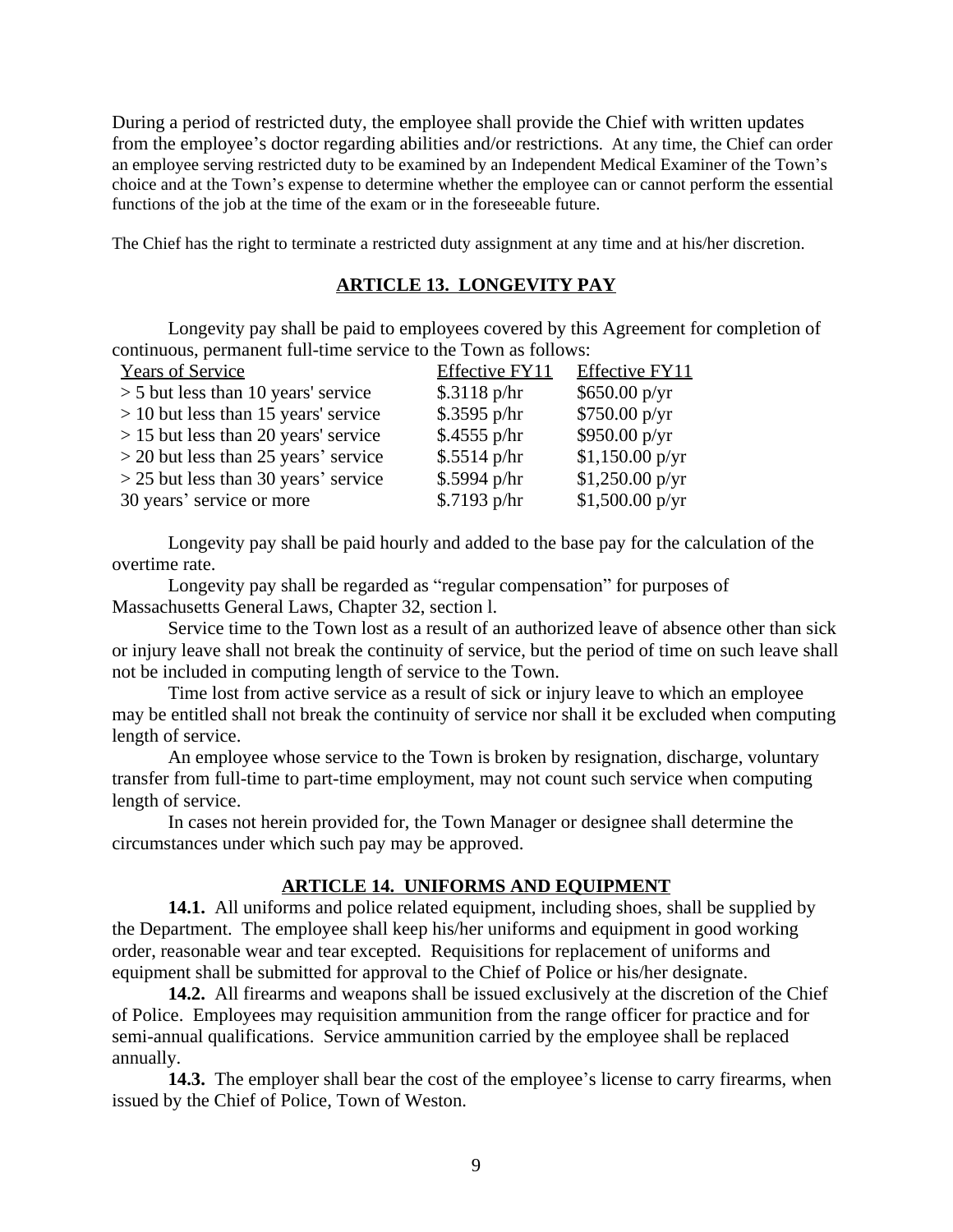**14.4.** Necessary dry cleaning of police uniforms will be paid by the Department. Each employee may have up to one hundred eighty (180) shirts cleaned and up to one hundred twenty (120) pants cleaned annually.

**14.5.** Officers regularly assigned to "plain clothes" duties will be reimbursed up to \$400.00 per year for items of clothing.

#### **ARTICLE 15. DISCIPLINE**

**15.1.** Disciplinary action against employees covered by this Agreement shall include only the following: Written warnings, Suspension, Discharge and Demotion.

**15.2.** All disciplinary action taken against employees covered by this Agreement must be for JUST CAUSE.

#### **ARTICLE 16. PROMOTIONS**

**16.1.** When a promotion is to be made to the rank of Lieutenant or above, the Police Chief, the appointing authority, with concurrence of the Town Manager shall establish a list of qualified applicants.

**16.2.** The Police Chief shall establish a list of qualifications necessary for such promotions. Such qualifications shall be made available to all prospective applicants and shall also be posted in the Police Station for a minimum of sixty (60) days. Promotions shall be made by the Police Chief, with concurrence of the Town Manager. The Police Chief, with concurrence of the Town Manager, retains the discretion to determine the relative weight to be given to each qualification and to use subjective criteria in determining who is to be promoted.

**16.3**. Promotional examinations and/or assessment panels/centers may be developed by an independent agency and administered by an outside agency.

**16.4.** Promotional examinations may not be open to any officer on the Weston Police Department who has not been employed on a full-time basis in the next lower rank for a period of at least three years. However, under the discretion of the Police Chief with the concurrence of the Town Manager, promotional exams may be open to all full-time officers regardless of years of service with the Weston Police Department.

#### **ARTICLE 17. LEGAL DEFENSE FUND**

Employees covered by this Agreement are authorized to enroll as members of the Legal Defense Fund sponsored by the Massachusetts Police Association provided the Town's cost shall not exceed two hundred fifty dollars (\$250) per year for each eligible employee. The employee is responsible for filing all the necessary information required by the Legal Defense Fund to establish employee coverage.

#### **ARTICLE 18. CAREER INCENTIVE PAY PROGRAM**

All regular full-time Weston superior officers who earn a degree in law enforcement, criminal justice or a related field shall receive educational incentive pay. The Chief of Police and Town Manager shall be responsible for approving what constitutes a related field as being applicable to the law enforcement field. The following additional amounts shall be paid, calculated from the officer's base pay:

Associate's Degree – 10% Bachelor's Degree – 20% Master's Degree – 25%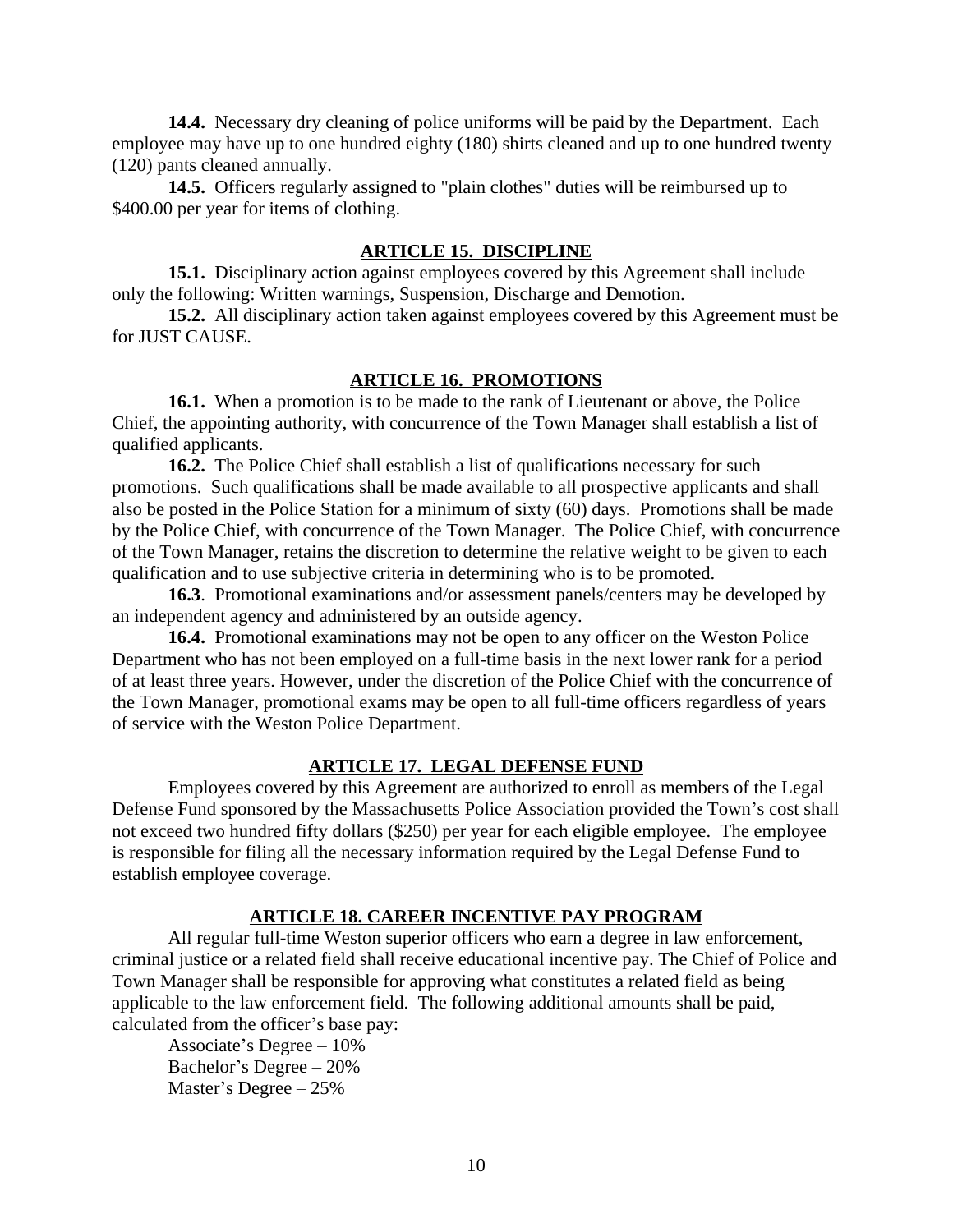The above pays represent pay for the highest degree conferred only. There will be no compounding of degrees.

While a regular full-time police officer is on injury leave no increase in educational incentive pay for which the employee may become eligible by reason of certification of additional credits by the Board of Regents of Higher Education shall be paid to such officer. Upon return to full or modified duty and completion of sixty (60) calendar days of service the increase in educational incentive pay to which such officer is entitled shall be paid at the increased rate calculated retroactively to the effective date determined by the certification of the Board of Regents of Higher Education.

In the event that an application for retirement for disability (ordinary or accidental) has been filed, either by a police officer or by the Town, prior to the effective date of certification by the Board of Regents of Higher Education of educational credits which would entitle such officer for whom an application for retirement for disability is pending to an increased rate of educational incentive pay, no such increase shall be paid pending the decision on his/her retirement application. If the application for disability retirement is granted no increased compensation shall be paid to the officer. If the application for disability retirement is denied payment will be made under the provision set forth in the preceding paragraph.

### **ARTICLE 19. ACCREDITATION PAY**

Upon receiving accreditation certification from the Commonwealth of Massachusetts all members of the bargaining unit shall receive a stipend in the amount of 1.5% of base pay beginning the following fiscal year in which accreditation is achieved. This stipend is automatically rescinded should the department lose accreditation certification.

# **ARTICLE 20. COMPENSATION FOR UNUSED SICK LEAVE**

Employees covered by this Agreement are not eligible to be compensated for unused sick leave except as follows:

A member of the Town of Weston Police unit hired prior to July 1, 2010 who is promoted into the Superior Officers unit and eligible to be compensated for unused sick leave under the Police contract immediately preceding promotion will receive such compensation upon promotion at the rate of pay the employee was receiving immediately preceding the promotion.

# **ARTICLE 21. OVERTIME RATE CALCULATIONS**

Overtime rates are paid after an employee has worked a full work cycle for the position assigned. In calculating the overtime rates for employees covered by this Agreement, the following shall be used, if applicable:

> Base pay Longevity pay Educational incentive pay Special designation pay

# **ARTICLE 21. OFF DUTY WORK DETAIL PAY**

The following payment schedule shall apply to off duty work details, and the appropriate overtime rates shall be agreed to by the "user" prior to the assignment of the detail.

**a.** Municipal Details, including all departments within the Town: Time and one-half the employee's applicable rate, with a four-hour minimum.

**b.** Public utilities, contractors or subcontractors working within the Town: In FY20 employees will be paid at \$50.00 per hour. Beginning in FY21, employees will be paid \$55.00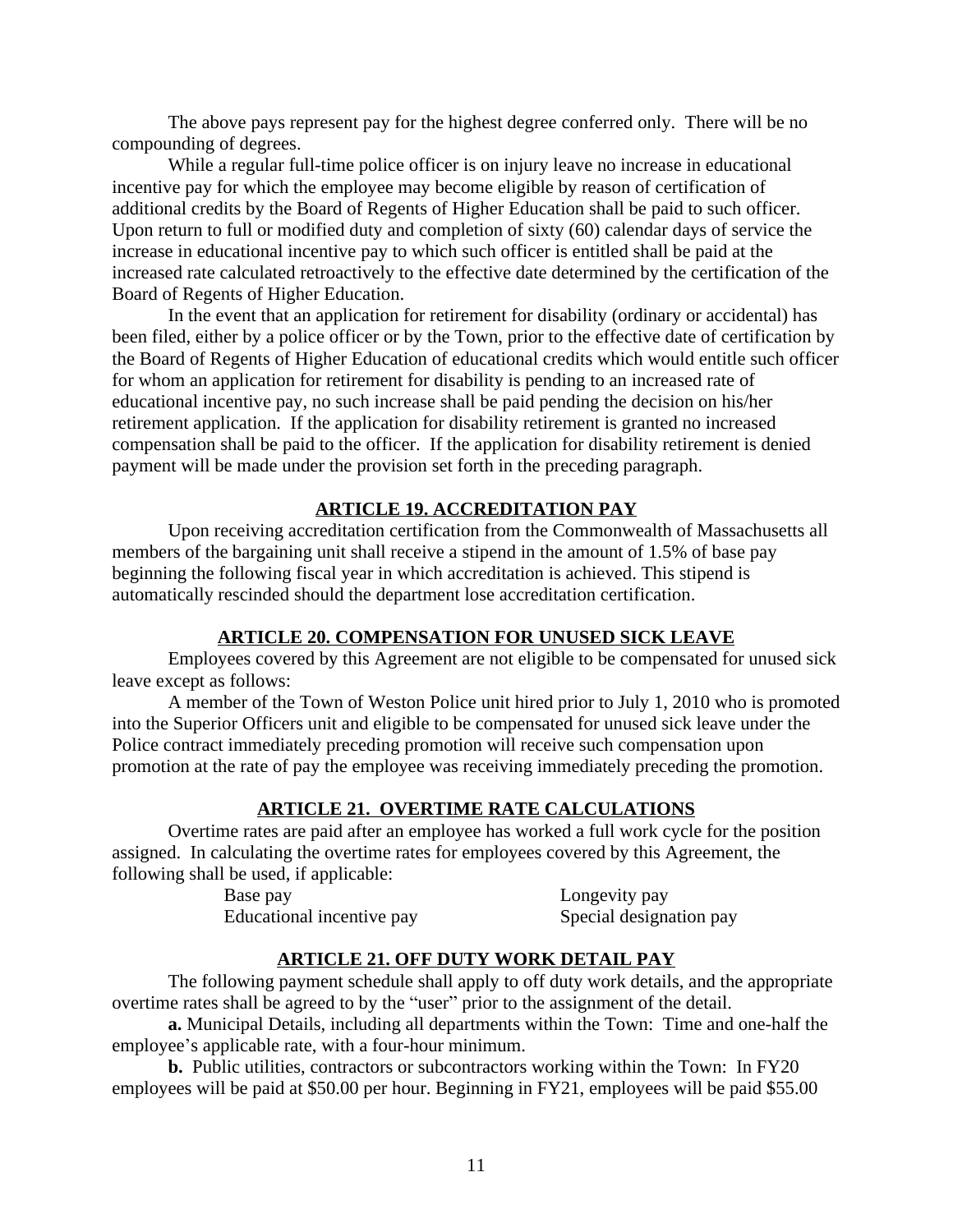per hour. There will be a four-hour minimum for each block of time up to eight hours. Thereafter, the employee will receive one-hour increments of pay for time worked beyond the initial eight hours.

**c.** All other off duty detail work There is a three (3) hour minimum for all other detail work and will be paid at \$50.00 per hour in FY20 and \$55.00 beginning FY21. Employee will receive one-hour increments of pay for time worked beyond the initial three hours.

**d.** There shall in no event be a combination of regular work/overtime work/off duty detail work in excess of sixteen and one half (16 ½) consecutive hours without the expressed permission of the Chief of Police.

**e.** Employees shall not be permitted to accept or work off duty work details except through assignment by the Department.

**f.** All off duty work details shall be assigned by seniority regardless of rank.

**g.** After the approved daily sign-up sheet of regular, full-time Weston Police Officers has been exhausted and there are off duty work detail assignments to be filled, the Weston Superior Officers Union shall be afforded the right of first refusal on all such details.

Should such off duty work details occur during the normal working hours of the Superior Officers Union member's schedule, such member shall be permitted to use accrued compensatory time or vacation time to accept such details, provided there is no additional overtime cost to the Town, and at the discretion of the Chief of Police.

**h.** The Town does not undertake to guarantee payment of charges made to public utility companies, contractors and others, but will submit to the responsible party a bill for the services of a police officer in accordance with the foregoing rate of compensation. Employees shall be paid in accordance with the provisions of Chapter 44, Section 53C of the General Laws.

#### **ARTICLE 22. GRIEVANCE PROCEDURE**

A grievance between the parties to this Agreement which involves interpretation or application of the express terms of this Agreement shall be settled in the following manner. A grievance may be filed by either the Town, the Union or an employee in the bargaining unit. A grievance must contain a statement of the claim, the specific Article(s) of the contract allegedly violated and the relief requested.

**Step 1.** The Union representative, with or without the aggrieved employee, shall take up the grievance or dispute informally with the Chief within ten (10) calendar days of the date of the grievance or dispute, or his/her knowledge of occurrence. The Chief shall attempt to adjust the matter within ten (10) calendar days after the date the grievance or dispute was discussed.

**Step 2.** If the matter has not been satisfactorily resolved or if the Chief has not given a reply within the ten (10) days, the grievance will then be reduced to writing and presented to the Chief within (5) calendar days after the decision in Step 1. was due or received, whichever is earlier. The Chief shall render his/her decision in writing within ten (10) calendar days.

**Step 3.** If the grievance or dispute still remains unadjusted or if no answer is received from the Chief, it shall be presented to the Town Manager in writing within fifteen (15) calendar days after the response from the Chief was received or due, whichever is earlier. Within ten (10) calendar days of the receipt of the grievance, the Town Manager or designee shall contact the Union representative and/or the aggrieved employee to schedule a meeting. The Town Manager shall respond to the Union representative in writing within twenty (20) days after such meeting. By agreeing to meet with the Union representative and/or aggrieved employee, the Town Manager is explicitly not waiving any arguments regarding the arbitrability of such grievance.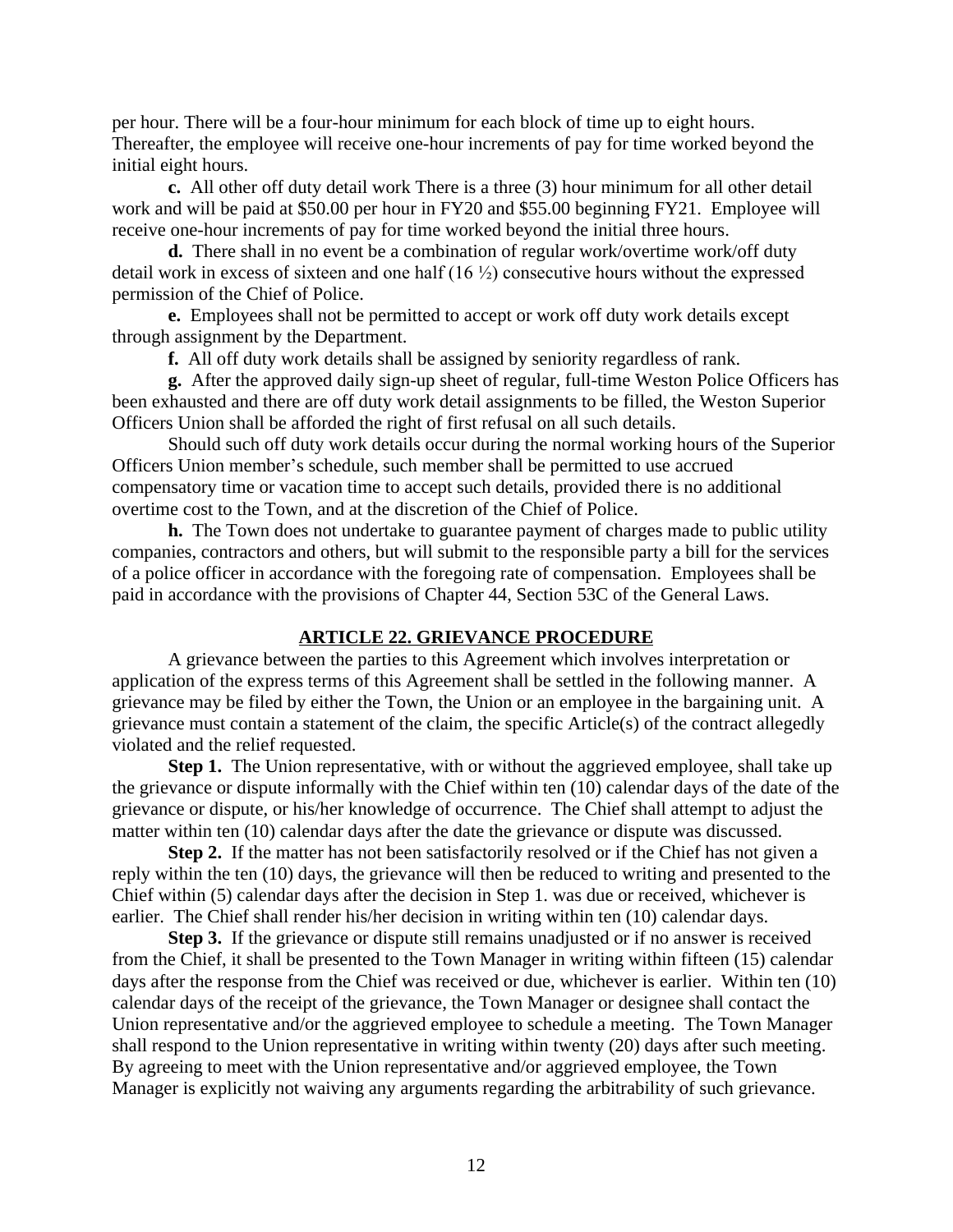**Step 4.** If the grievance is still unsettled or if no answer is received from the Town Manager, the Union and only the Union may, within twenty (20) calendar days after the reply for the Town Manager is due or is received, whichever is earlier, petition the American Arbitration Association or Massachusetts Board of Conciliation and Arbitration for arbitration, with written notice thereof to the Town Manager. Any such request for arbitration shall include the specific Articles of the contract allegedly violated, the issue involved, and the precise remedy requested. The Union shall not be allowed to raise issues, remedies, or provisions of the contract unless it had raised them during the previous Steps of the grievance procedure. The Arbitration proceedings shall be conducted by an Arbitrator selected from the list of arbitrators, using the American Arbitration Association or the Massachusetts Board of Conciliation and Arbitration as the parties agree.

**Step 5.** The decision of the arbitrator shall be final and binding on the parties involved and the arbitrator shall be requested to issue his/her written decision within thirty (30) days after the conclusion of testimony and argument. The decision of the arbitrator shall be limited in scope to the specific point of difference submitted to him/her and shall have no power to add to, subtract from, modify, or amend any of the provisions of this agreement. Grievances may be settled at any step of this procedure until the final issuance of a decision by an arbitrator.

Each party shall bear the expense of the presentation of its case and the expense of the arbitration proceeding shall be shared equally by the Town and the Union. No award shall be made retroactive for more than thirty (30) days prior to the date the grievance was reduced to writing under step three of this procedure, except in cases where the affected employee or employees were unaware of the grievance for reasons beyond his/her or their control.

In discipline cases, the arbitrator shall be confined to a determination of whether the employee committed the misconduct for which the discipline was imposed. The arbitrator in no event shall have the authority to inquire into the appropriateness or degree of discipline imposed.

TIME LIMITS. The time limits contained herein are meant to insure promptness and will be strictly enforced. Extension of those time limits will be allowed upon written consent of both the Employer and the Union.

#### **ARTICLE 23. REINSTATEMENT OF OFFICERS AFTER RETIREMENT**

The Town and the Union agree that the Town has the right to establish physical ability standards and a retraining program for all employees who are eligible for reinstatement after a period of retirement, either disability or superannuation. Prior to reinstatement, the Town and the Union agree that retirees desiring reinstatement to the Town must complete the comprehensive retraining program provided by the Massachusetts Criminal Justice Training Council, as well as First Responder and firearm certification.

A retiree eligible for reinstatement shall remain on his/her retirement allowance during the retraining period. If a retiree fails to satisfactorily complete retraining as determined by the Town, s/he shall not be reinstated. The Town retains sole discretion in determining whether a retired officer has completed the retraining program. This Article is not subject to the grievance and arbitration procedure.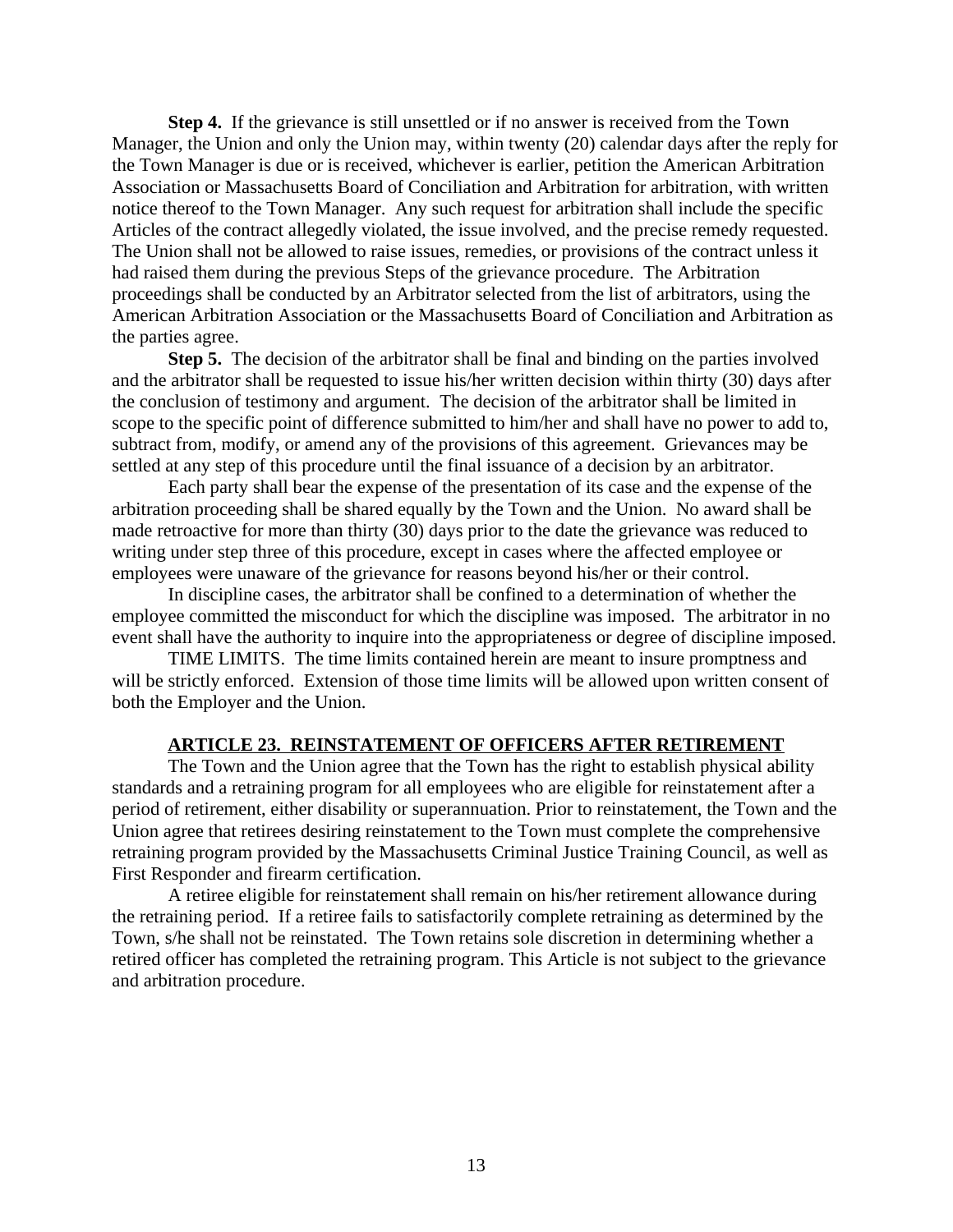### **ARTICLE 24. EFFECT OF AGREEMENT**

**24.1.** Except as provided in paragraph (c) of this Article, this agreement constitutes the entire agreement of the Town and the Union arrived at as the result of collective bargaining negotiations, except such amendments hereto as shall have been reduced to writing and signed by the parties.

**24.2.** The parties acknowledge that during the negotiations which resulted in this agreement, each had the unlimited right and opportunity to make demands with respect to any subject or matter not removed by law from the area of collective bargaining, and that the understandings and agreements arrived at by the parties after the exercise of that right and opportunity are set forth in this agreement. Therefore, for the life of this agreement, the Town and the Union each voluntarily and unqualifiedly agree that the other shall not be obliged to bargain collectively with respect to any subject or matter not specifically referred to or covered in this agreement even though such subjects or matters may not have been within the knowledge of either or both of the parties at the time they negotiated or signed this agreement.

**24.3.** If during the term of this Agreement, the Town should agree to increase the contribution by the Town for group life insurance and group hospital, medical and surgical insurance, under the provisions of Massachusetts General laws, Chapter 32B, Section 7A, then this Agreement may be opened by either party for the sole purpose of negotiating a reduction in the base pay of bargaining unit members. The reduction would be no greater (in the aggregate over the remaining term of this Agreement) than the total of the increased cost to the Town of the additional premium and any annual rate increases thereto which the Town would pay on behalf of such employees during the remaining term of the Agreement.

#### **ARTICLE 25. COMPENSATION**

| Base Pay:         | <b>FY20</b> |         | <b>FY21</b> |         | FY22   |         |
|-------------------|-------------|---------|-------------|---------|--------|---------|
|                   | Hourly      | Annual* | Hourly      | Annual* | Hourly | Annual* |
| Police Captain    |             |         |             |         |        |         |
|                   | 50.44       | 105,204 | 51.57       | 107,561 | 52.73  | 109,980 |
| Police Lieutenant | 48.08       | 100,281 | 49.16       | 102,534 | 50.27  | 104,849 |
|                   |             |         |             |         |        |         |

Effective on the date indicated compensation set forth below shall be paid to employees.

\*Annualized salaries are an estimate and are subject to change based on actual hours worked and workweeks within the given fiscal year.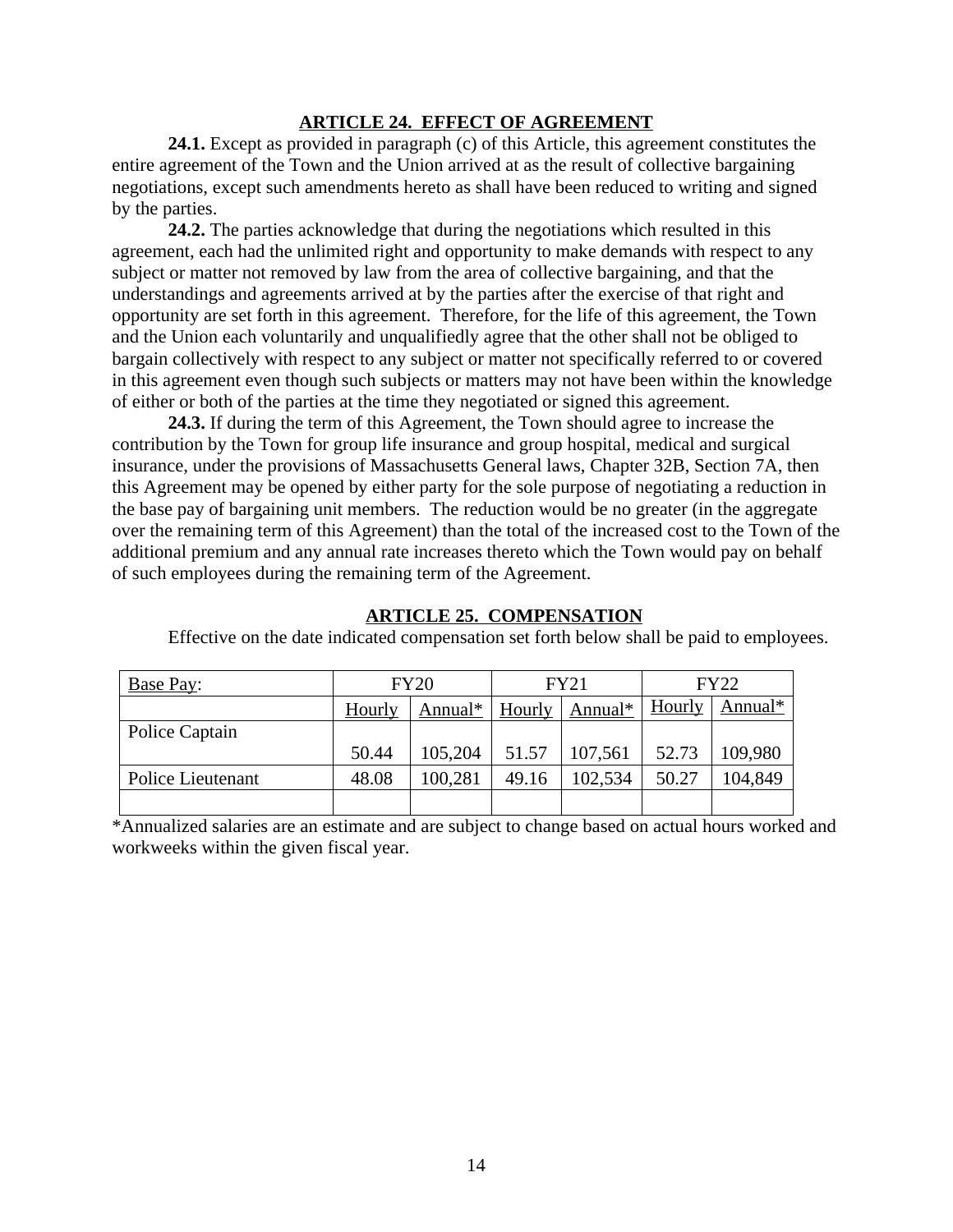#### **ARTICLE 25. DURATION**

This agreement shall be effective July 1, 2019 and shall remain in full force and effect until June 30, 2022 and thereafter for successive one (1) year periods unless either party on or before January 1, in any year notifies the other party in writing of its desire to terminate, amend or modify the same. Negotiations for a new agreement shall commence at least sixty (60) days prior to the expiration of this agreement.

Signed this day of December 18, 2019

Town of Weston Superior Officers' Union By its Select Board Council #93, AFSCME, AFL-CIO

\_\_\_\_\_\_\_\_\_\_\_\_\_\_\_\_\_\_\_\_\_\_\_\_\_\_\_\_\_ BY: \_\_\_\_\_\_\_\_\_\_\_\_\_\_\_\_\_\_\_\_\_\_\_\_\_\_\_\_

\_\_\_\_\_\_\_\_\_\_\_\_\_\_\_\_\_\_\_\_\_\_\_\_\_\_\_\_\_ \_\_\_\_\_\_\_\_\_\_\_\_\_\_\_\_\_\_\_\_\_\_\_\_\_\_\_\_

Christopher E. Houston, Chair Captain Thomas J. Kelly

\_\_\_\_\_\_\_\_\_\_\_\_\_\_\_\_\_\_\_\_\_\_\_\_\_\_\_\_\_

Laurie A. Bent Lieutenant Michael J. Forti

Harvey R. Boshart